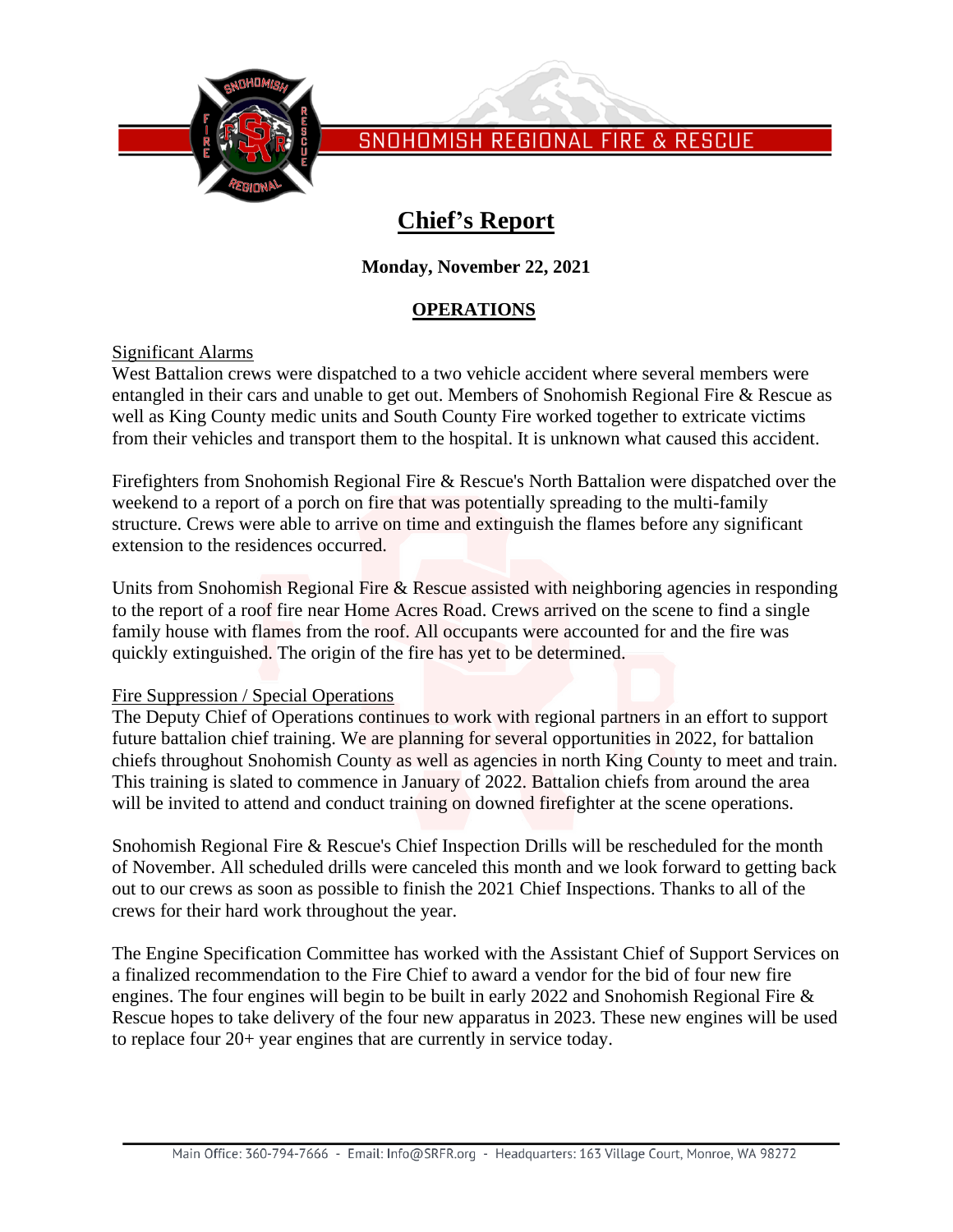

## Emergency Medical Services

The EMS Division had a Division Retreat on November 18<sup>th</sup> to discuss 2022 Vision and Goals for EMS.

The EMS Apparatus Committee met with Chief Guptill and the Shop to kick-off discussion for future ambulance remounts and new purchases.

The EMS Division is holding an internal ACLS class on December 7<sup>th</sup>.

COVID Testing is going well and we will be switching to the CovClear rapid testing kits once our supply of the BinaxNOW rapid test kits run out. With our supply of CovClear we will be able to start testing Administrative staff and other support staff on a routine testing schedule. The suggested routine testing for day staff is every 3-5 days.

## Training & Safety

Snohomish Regional Fire & Rescue's six recruits and probationary lieutenants are in their ninth week of the academy. The Training Division attended the 4th round of recruit evaluations on November  $10<sup>th</sup>$  and company officer evaluations on November  $11<sup>th</sup>$ .

Human Resources and Training are planning for future entry level firefighter, captain, hazmat team and paramedic student tests.

## **FIRE & LIFE SAFETY**

## Office of the Fire Marshal

The interlocal agreement with the City of Sultan was approved by the Board of Commissioners.

## Community Relations

The education team completed four 2<sup>nd</sup> grade classroom visits at Salem Woods Elementary and one neighborhood disaster preparedness presentation in Lake Stevens.

PE King attended the Fire and Life Safety Educator course in Spokane and passed her written and practical exams. She is now a certified FLSE!

The team is working with our webmaster to update website content and create a registration webpage for adult centered fire and life safety lessons.

We received numerous THANK YOU's from our open houses in October. One community member stated, "My daughter had a wonderful time at your Monroe open house. I can tell so much time and effort was put into making it and it all really was wonderful! Thank you to the firemen and volunteers and families for hosting it."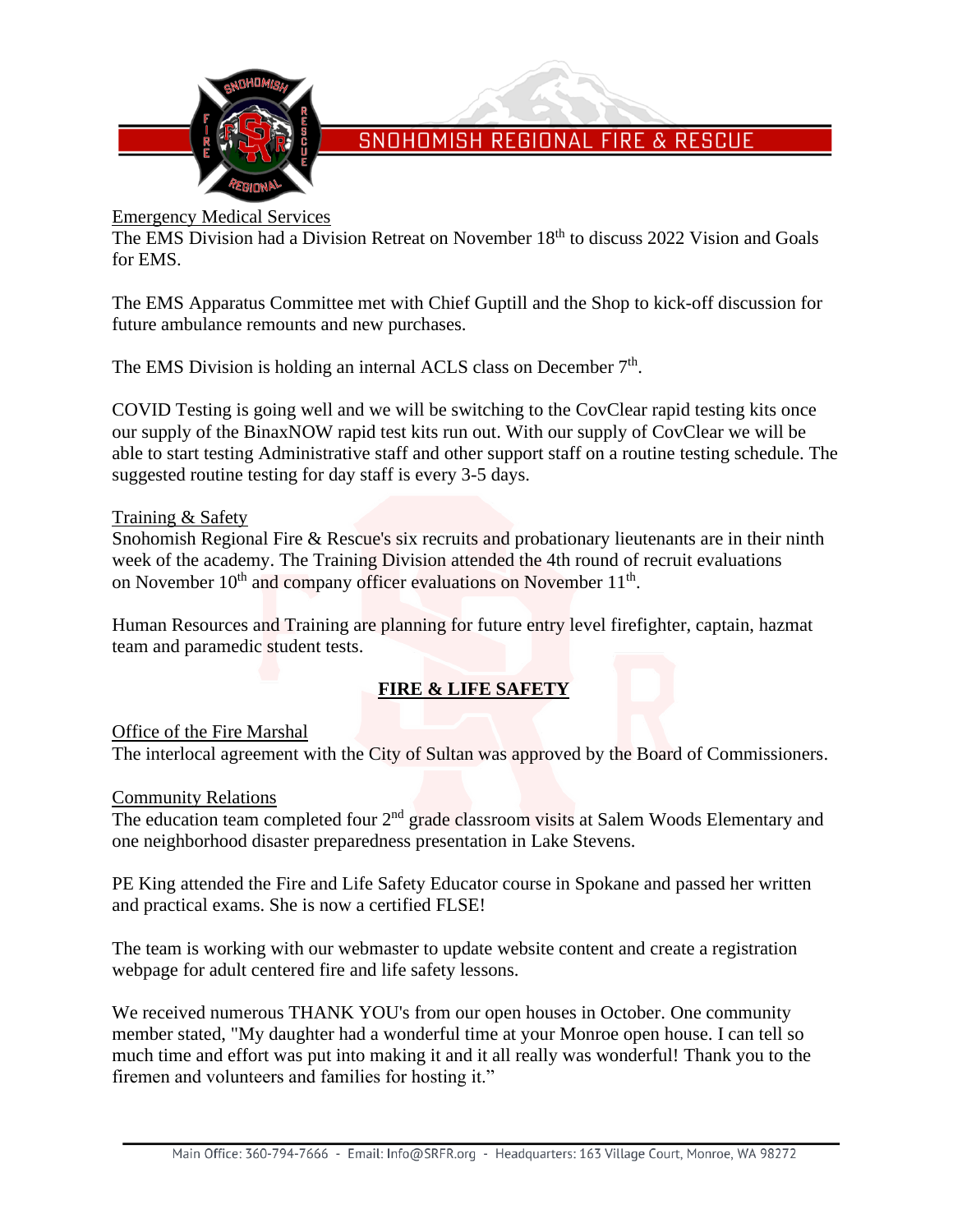

## Strategic Analysis

The Community Risk Assessment: Standard of Cover was presented to the Board of Commissioners subcommittee and briefed once. No significant questions were raised. We are moving forward for Board of Commissioners adoption next week.

The Strategic Plan was brought to the Board of Commissioners subcommittee on 11/22/2021 and will be presented to the Board on 11/23/21.

## **Logistics**

Logistics Tenant Improvement – The DSHS project has been completed.

Station 83 Improvement – We are in the permitting process. Once we receive the permits, we will bring a proposal to the Board of Commissioners to go to bid for the project. We are still working on cost effective ways to add a shed for physical training equipment. We are also working with Snohomish County PUD to add a fire hydrant that we can use for training and filling apparatus. The current hydrant that is on Snohomish Water affects the neighboring residents and can only be used in emergencies.

2021 Capital Facility Projects:

- o The roofing at Station 81 has been completed.
- o The interior painting of Station 81 and Logistics has been completed.
- o Flooring quotes for Station 81 and Logistics have been submitted to the Board of Commissioners.
- o The curbing for Station 32 is being encumbered for the spring of next year due to weather and availability of the company completing the work
- o The parking lot reseal and striping for Stations 32 and 82 are being encumbered due to weather and availability of the company completing the work.

Facility Signs – We are in the permitting process for the facility signs. We will be installing the signs as the permits are issued.

We have placed health grade air purifiers in all common sleeping areas.

We continue to surplus vehicles and equipment not being used by the District. We have surpluses a total of \$27,628 this year.

The Logistics Division is completing the SCBA fit testing for the firefighters during November 15-19.